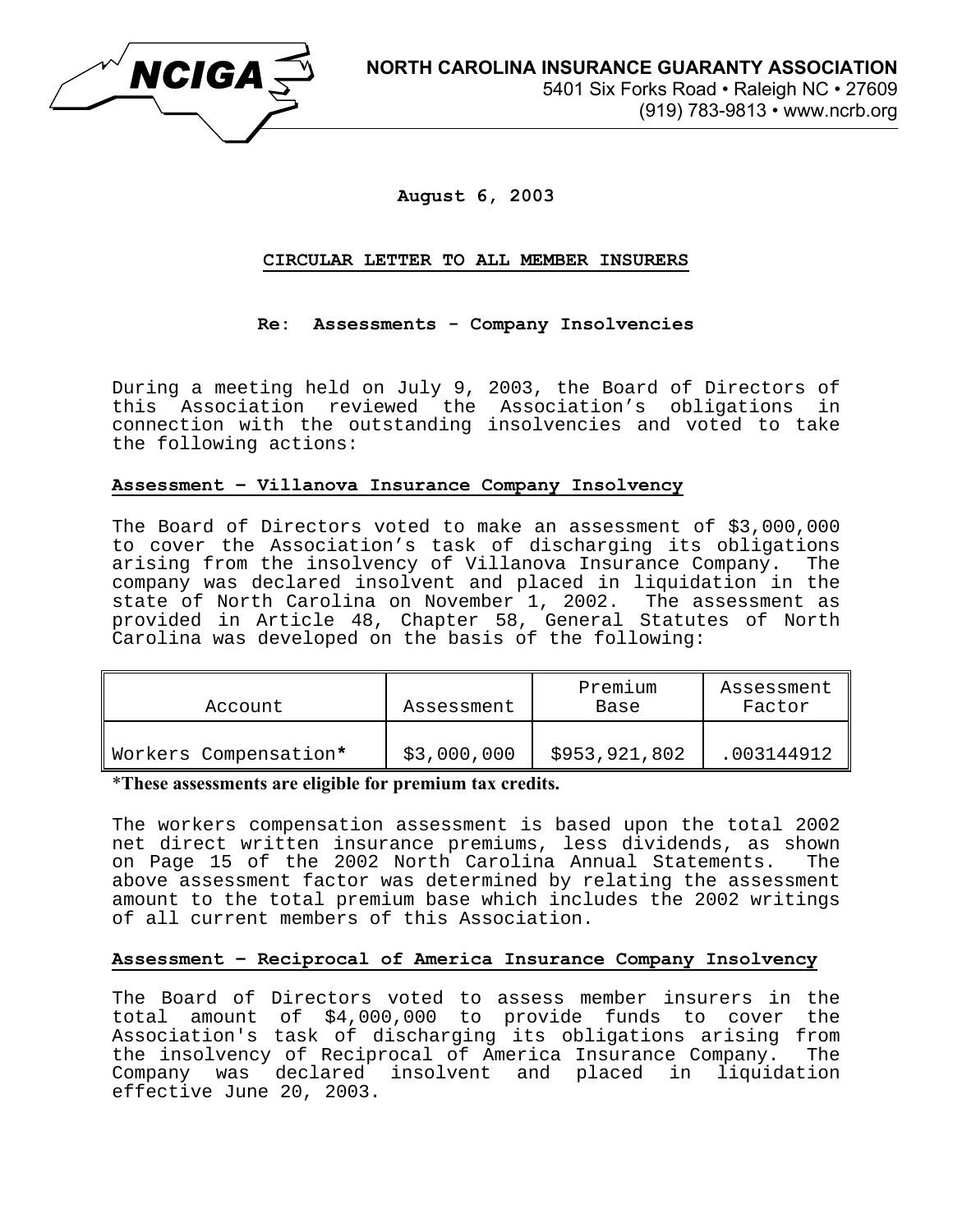The assessment as provided in Article 48, Chapter 58, General Statutes of North Carolina was developed on the basis of the following:

| Account               | Assessment  | Premium<br>Base | Assessment<br>Factor |
|-----------------------|-------------|-----------------|----------------------|
| All Other*            | \$2,000,000 | \$3,098,538,212 | .000645466           |
| Workers Compensation* | \$2,000,000 | 953, 921, 802   | .002096608           |

\***These assessments are eligible for premium tax credits.** 

The all other and workers compensation assessments are based upon the respective total 2002 net direct written insurance premiums, less dividends, as shown on Page 15 of the 2002 North Carolina Annual Statements. The above assessment factors were determined by relating the assessment amount to the total premium base which includes the 2002 writings of all current members of this Association.

#### **Assessment - Home Insurance Company Insolvency**

The Board of Directors voted to assess member insurers in the total amount of \$6,000,000 to provide funds necessary to begin the Association's task of discharging its obligations arising from the insolvency of Home Insurance Company. The Company was declared insolvent and placed in liquidation effective June 13, 2003.

The assessment as provided in Article 48, Chapter 58, General Statutes of North Carolina was developed on the basis of the following:

| Account               | Assessment  | Premium<br>Base | Assessment<br>Factor |
|-----------------------|-------------|-----------------|----------------------|
| All Other*            | \$3,000,000 | \$3,098,538,212 | .000968198           |
| Workers Compensation* | \$3,000,000 | 953,921,802     | .003144912           |

\***These assessments are eligible for premium tax credits.** 

The all other and workers compensation assessments are based upon the respective total 2002 net direct written insurance premiums, less dividends, as shown on Page 15 of the 2002 North Carolina Annual Statements. The above assessment factors were determined by relating the assessment amount to the total premium base which includes the 2002 writings of all current members of this Association.

If a statement is attached hereto, it shows (1) your Company's premiums utilized in determining the assessments; (2) the assessment amounts for each of the accounts; and (3) the net amount due this Association from your Company. Prompt remittance will be appreciated. If your remittance includes total assessments billed to more than one company in a group, we would